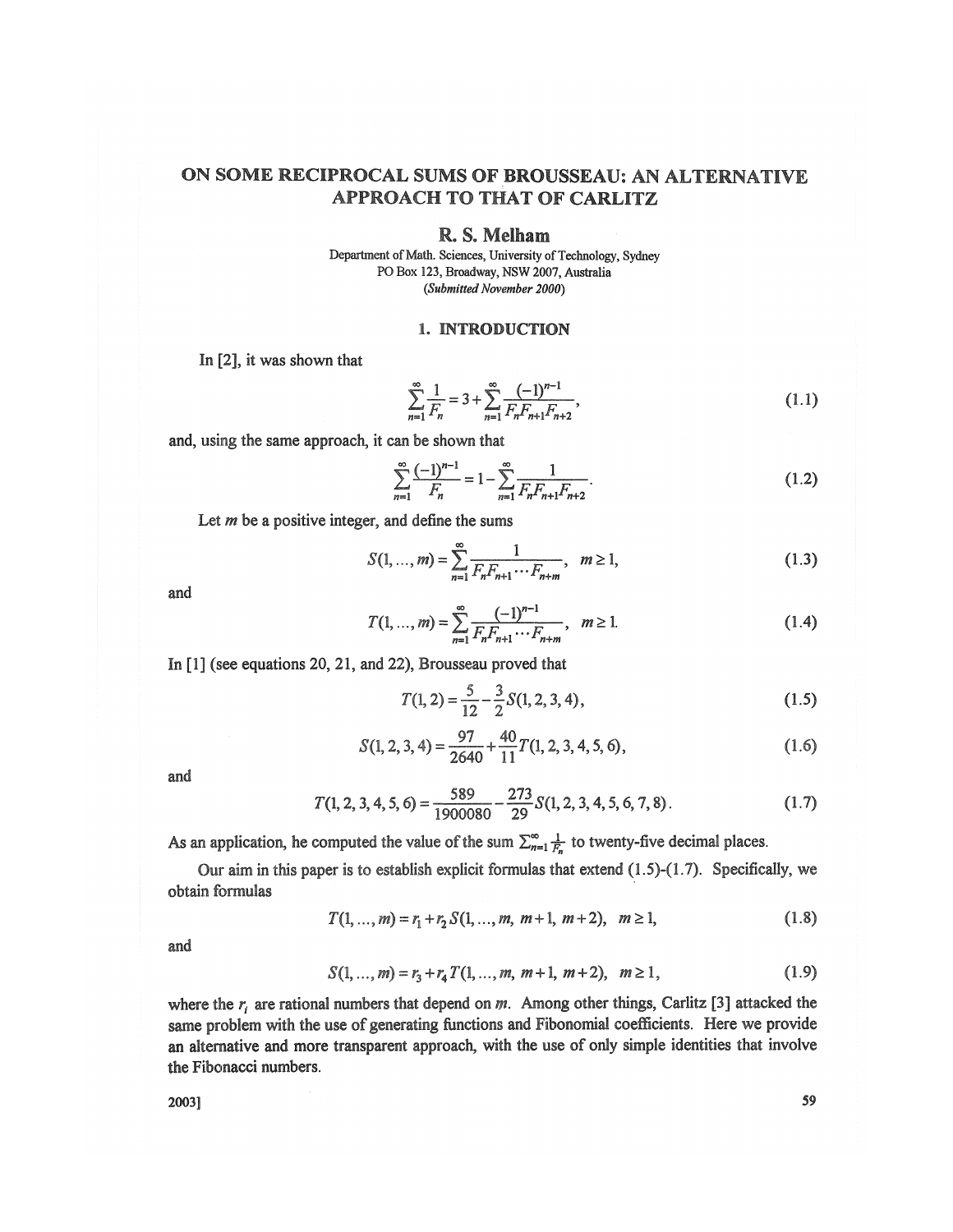## 2. PRELIMINARY RESULTS

We require the following results:

$$
\sum_{n=1}^{\infty} \frac{1}{F_n F_{n+2}} = 1; \tag{2.1}
$$

$$
\sum_{n=1}^{\infty} \frac{(-1)^{n-1}}{F_n F_{n+2}} = -1 + 2T(1);
$$
\n(2.2)

$$
\sum_{n=1}^{\infty} \frac{1}{F_n F_{n+1} F_{n+3}} = -\frac{1}{4} + S(1, 2); \tag{2.3}
$$

$$
\sum_{n=1}^{\infty} \frac{(-1)^{n-1}}{F_n F_{n+1} F_{n+3}} = \frac{1}{4};
$$
\n(2.4)

$$
\sum_{n=1}^{\infty} \frac{1}{F_n F_{n+1} \cdots F_{n+m-1} F_{n+m+1}} = \frac{(-1)^{m-1}}{F_1 \cdots F_m F_{m+1}^2} + \frac{(-1)^m + F_m}{F_{m+1}} S(1, 2, ..., m), \quad m \ge 1; \tag{2.5}
$$

$$
\sum_{n=1}^{\infty} \frac{(-1)^{n-1}}{F_n F_{n+1} \cdots F_{n+m-1} F_{n+m+1}} = \frac{(-1)^m}{F_1 \cdots F_m F_{m+1}^2} + \frac{(-1)^{m-1} + F_m}{F_{m+1}} T(1, 2, \dots, m), \quad m \ge 1; \tag{2.6}
$$

$$
F_{n+m}F_{n+m+2} - F_n F_{n+m+1}
$$
  
=  $(-1)^{m-1} F_{m+1} F_{n+m+1} F_{n+m+2} + [1 + (-1)^m F_{m+2}] F_{n+m} F_{n+m+2} - (-1)^{n-1} F_{m+2};$  (2.7)

$$
F_{n+m}F_{n+m+2} + F_n F_{n+m+1}
$$
  
=  $(-1)^m F_{m+1}F_{n+m+1}F_{n+m+2} + [1+(-1)^{m-1}F_{m+2}]F_{n+m}F_{n+m+2} + (-1)^{n-1}F_{m+2}.$  (2.8)

Formulas  $(2.1)-(2.3)$  can be obtained from [1]. More precisely:  $(2.1)$  occurs as  $(4)$ ;  $(2.2)$ follows if we use (3) to evaluate

$$
\sum_{n=1}^{\infty} \frac{1}{F_n F_{n+k}}
$$

*n-\ <sup>A</sup> n£ n+k*  for  $k = 1$  and  $k = 2$ ; and (2.3) is the first entry in Table III. Formula (2.4) follows from (2.4) in [4]. Again, turning to [4], we see that identity  $(3.3)$  therein and its counterpart for T yield  $(2.5)$ and (2.6) for  $m \ge 3$ . We can verify the validity of (2.5) and (2.6) for  $m = 1$  and 2 by simply substituting these values and comparing the outcomes with (2.1)-(2.4). Finally, (2.7) and (2.8) can be established with the use of the Binet form for  $F_n$ .

#### 3. THE RESULTS

Our results are contained in the theorem that follows.

*Theorem:* Let  $m \ge 1$  be an integer. Then

$$
S(1, ..., m) = \frac{1}{(1 + (-1)^{m-1} - L_{m+1})} \left[ \frac{(-1)^{m-1} F_{m+2} - F_{2m+3}}{F_1 \cdots F_{m+2}} - F_{m+1} F_{m+2} T(1, ..., m+2) \right],
$$
 (3.1)

$$
T(1,...,m) = \frac{1}{(1+(-1)^{m-1} + L_{m+1})} \left[ \frac{(-1)^{m-1} F_{m+2} + F_{2m+3}}{F_1 \cdots F_{m+2}} - F_{m+1} F_{m+2} S(1, ..., m+2) \right].
$$
 (3.2)

**60** *FEB.*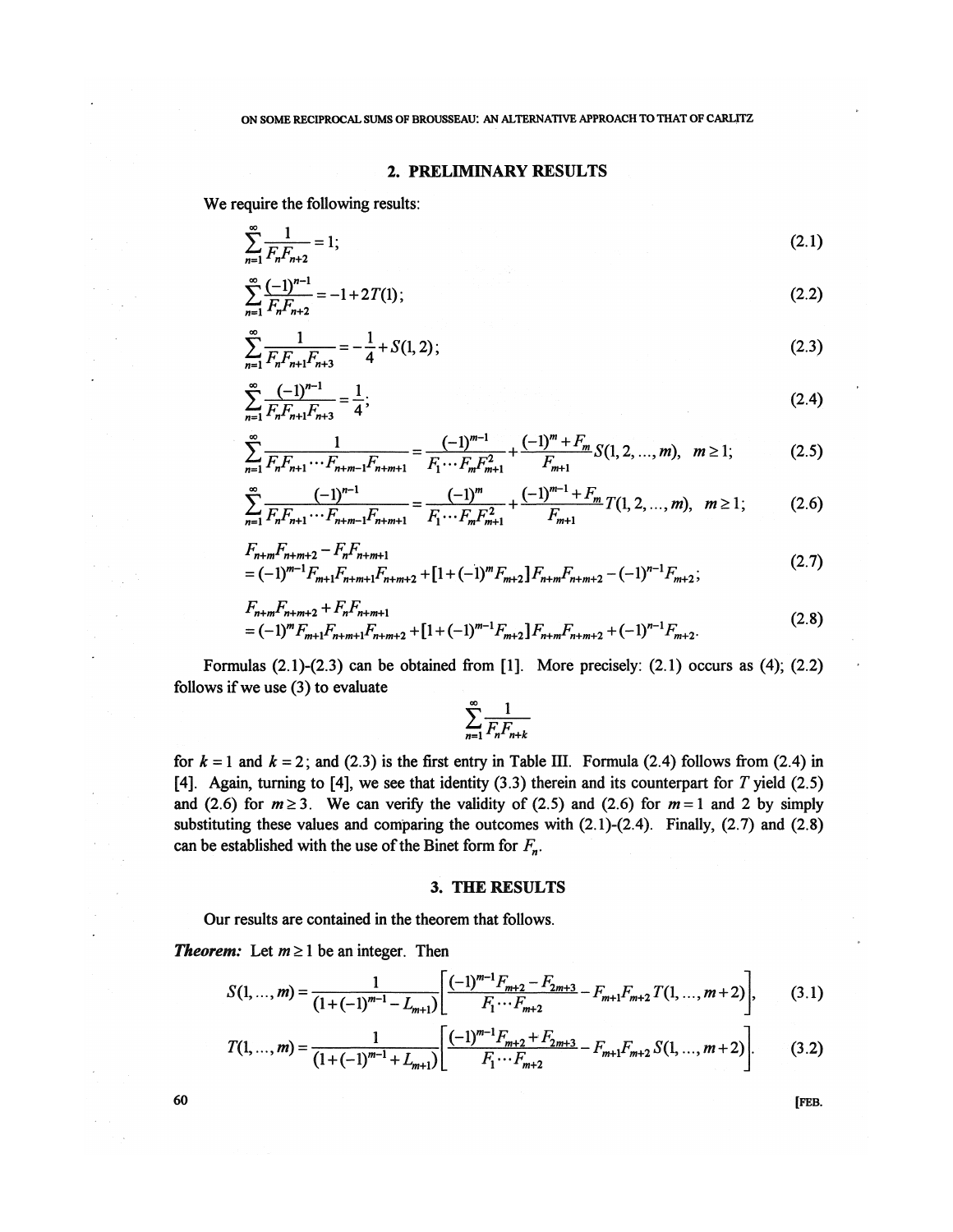## ON SOME RECIPROCAL SUMS OF BROUSSEAU: AN ALTERNATIVE APPROACH TO THAT OF CARLITZ

*Proof:* Let  $m \ge 1$  be an integer. Then, due to telescoping, we have

$$
\sum_{n=1}^{\infty} \left( \frac{1}{F_n \cdots F_{n+m-1} F_{n+m+1}} - \frac{1}{F_{n+1} \cdots F_{n+m} F_{n+m+2}} \right) = \frac{1}{F_1 \cdots F_m F_{m+2}}.
$$
(3.3)

Alternatively, with the use of (2.7), this sum can be written as

$$
\sum_{n=1}^{\infty} \frac{F_{n+m}F_{n+m+2} - F_n F_{n+m+1}}{F_n \cdots F_{n+m+2}}
$$
\n
$$
= \sum_{n=1}^{\infty} \frac{(-1)^{m-1} F_{m+1} F_{n+m+1} F_{n+m+2} + [1 + (-1)^m F_{m+2}] F_{n+m} F_{n+m+2} - (-1)^{n-1} F_{m+2}}{F_n \cdots F_{n+m+2}}
$$
\n
$$
= (-1)^{m-1} F_{m+1} S(1, ..., m) + [1 + (-1)^m F_{m+2}] \sum_{n=1}^{\infty} \frac{1}{F_n \cdots F_{n+m-1} F_{n+m+1}} - F_{m+2} T(1, ..., m+2).
$$
\n(3.4)

Finally, after using (2.5) to substitute for

$$
\sum_{n=1}^{\infty} \frac{1}{F_n F_{n+1} \cdots F_{n+m-1} F_{n+m+1}},
$$

we equate the right sides of (3.3) and (3.4), and then solve for  $S(1, ..., m)$  to obtain (3.1). In the course of the algebraic manipulations, we make use of the well-known identities  $L_n = F_{n-1} + F_{n+1}$ ,  $F_n^2 + F_{n+1}^2 = F_{2n+1}$ , and  $F_{n-1}F_{n+1} - F_n^2 = (-1)^n$ .

Since the proof of  $(3.2)$  is similar, we merely give an outline. To begin, we have

$$
\sum_{n=1}^{\infty} (-1)^{n-1} \left( \frac{1}{F_n \cdots F_{n+m-1} F_{n+m+1}} + \frac{1}{F_{n+1} \cdots F_{n+m} F_{n+m+2}} \right) = \frac{1}{F_1 \cdots F_m F_{m+2}}.
$$
(3.5)

Next, we write the left side of (3.5) as

$$
\sum_{n=1}^{\infty} (-1)^{n-1} \left( \frac{F_{n+m} F_{n+m+2} + F_n F_{n+m+1}}{F_n \cdots F_{n+m+2}} \right).
$$
 (3.6)

Finally, we make use of (2.8) and (2.6), and then solve for  $T(1, ..., m)$ . This completes the proof of the theorem.  $\Box$ 

If we substitute  $m = 4$  into (3.1), we obtain (1.6). Likewise, if we substitute  $m = 2$  and  $m = 6$ into  $(3.2)$ , we obtain  $(1.5)$  and  $(1.7)$ , respectively.

### 4. CONCLUDING COMMENTS

Our results  $(3.1)$  and  $(3.2)$  do not produce  $(1.1)$  and  $(1.2)$ , which, as stated in the Introduction, can be arrived at independently. Interestingly, due to our alternative approach, our main results are more simply stated than the corresponding results in [3]. See, for example, (5.8) in [3]. Incidentally, there is a typographical error in the last formula on page 464, where  $-\frac{2}{3}$  should be replaced by  $\frac{2}{3}$ .

Finally, we refer the interested reader to the recent paper **[5],** where Rabinowitz discusses **algorithmic** aspects of certain finite reciprocal sums.

2003] 61